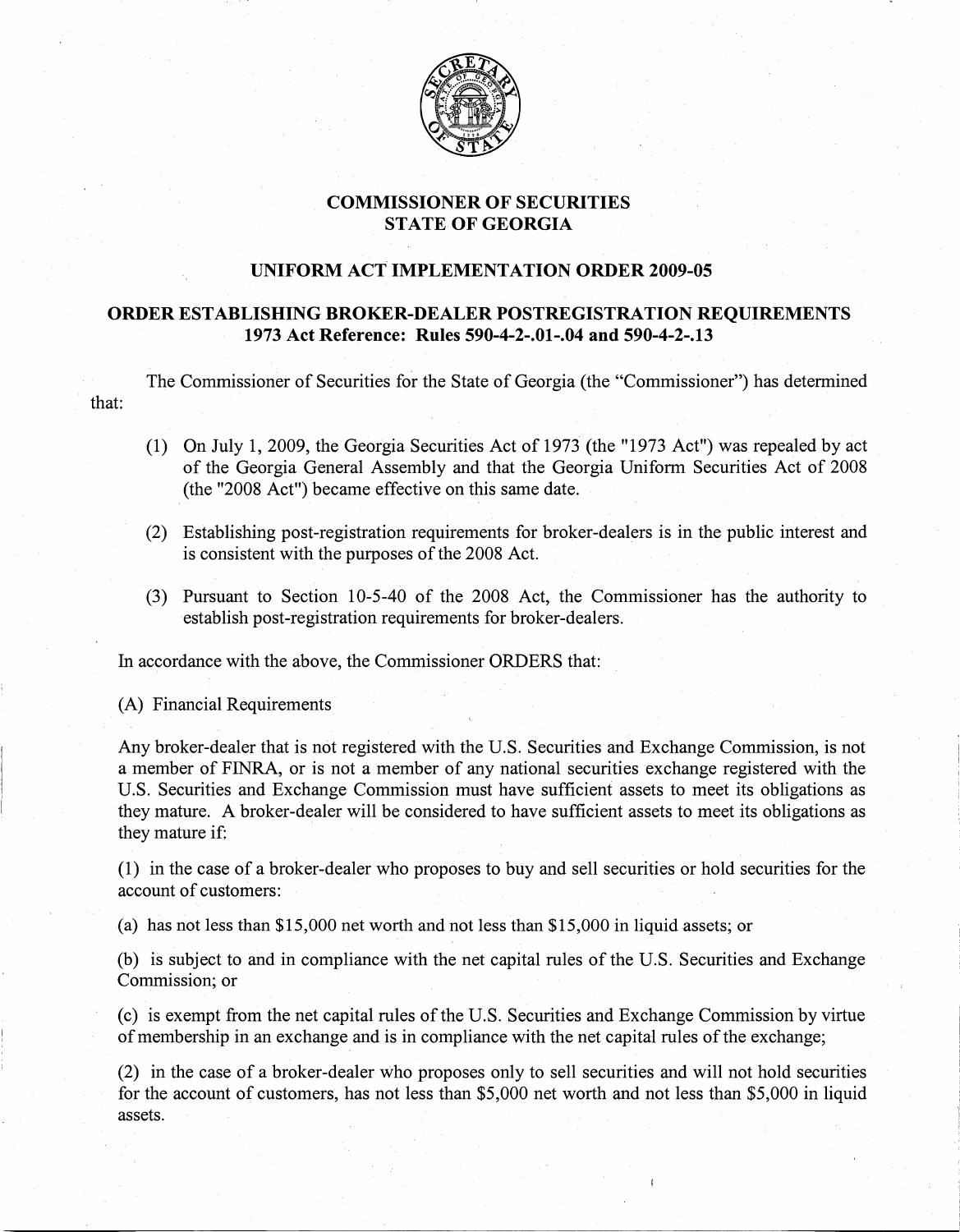### (B) Financial Reports

(1) Any broker-dealer that is registered with the U.S. Securities and Exchange Commission, is a member of FINRA, or is a member of any national securities exchange registered with the U.S. Securities and Exchange Commission that fulfills the reporting requirements of the U.S. Securities and Exchange Commission, FINRA, or national securities exchange, as it is required, shall be deemed to be in compliance with the reporting requirements of the 2008 Act. Any broker-dealer not meeting this description is required to perform the following:

(a) Upon renewal of registration, broker~dealers must file a dated balance sheet within 90 days prior to the date of filing. This balance sheet need not be certified. If the balance sheet is not certified, there shall be filed in addition a certified balance sheet as of a date within one year of the date of filing unless the fiscal year of the applicant has ended within 90 days prior to the date of filing, in which case the balance sheet may be dated as of the end of the preceding fiscal year. These balance sheets shall be prepared in accordance with generally accepted accounting principles and certified by an independent public accountant duly registered and in good standing under the laws of the place of his or her residence or principal office.

(b) Report to the Commissioner any instance in which the broker-dealer is unable to meet a financial obligation as it matures.

(c) Report to the Commissioner any failure to maintain the financial position set forth in Subsection A of this Order or, if the Commissioner has accepted some indicia other than that of Subsection A of this Order as a demonstration of a broker-dealer's ability to meet its financial obligations as they accrue, any failure of the broker-dealer to maintain that indicia.

(d) Report to the Commissioner the occurrence of any event that materially increases the probability that the broker-dealer will be unable to meet its obligations as they mature.

(e) In the event the broker-dealer is not required to report disciplinary events to the Central Registration Depository, report to the Commissioner the occurrence of any of the following:

 $(i)$  the initiation of any disciplinary, administrative, or civil or criminal action against the brokerdealer or any principal officer of the broker-dealer by any national organization of securities broker-dealers,any securities exchange, or any state or federal agency; or

(ii) the receipt of service of process in any civil complaint or arbitration alleging fraud or any violation of any state or federal securities act filed against the broker-dealer or any principal officer of the broker-dealer.

(2) The reports required by Paragraphs  $(1)(b)-(d)$  of this Subsection shall be accompanied by the most accurate statement of financial conditions that is currently available to the broker-dealer. The broker-dealer must supplement the statement as soon as possible with a report containing the financial information required by Article 4 of the 2008 Act and any additional information that the Commissioner may require.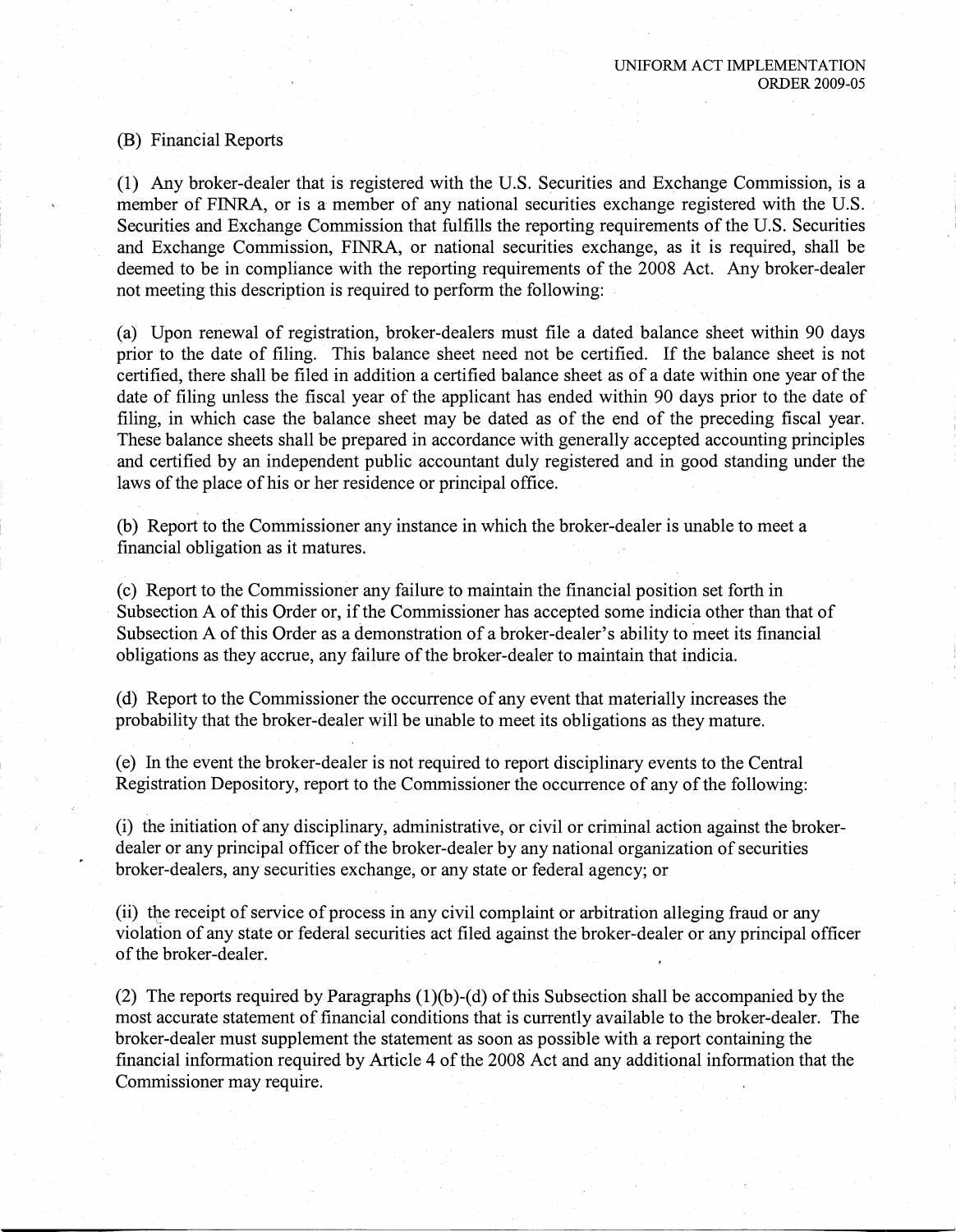(3) The report required by Paragraph  $(1)(e)$  of this Subsection shall be accompanied by a copy of any notice, order, pleading, indictment, accusation, or similar legal document that the broker-dealer has received in the case.

(4) Any broker-dealer who fulfills the reporting requirements of the Central Registration Depository shall be deemed to be in compliance with the reporting requirements of the 2008 Act, any rules promulgated thereunder, and this Order.

#### (C) Recordkeeping

(1) All broker-dealers that are registered or required to be registered with the U.S. Securities and Exchange Commission or are members of FINRA or any national securities exchange registered with the U.S. Securities and Exchange Commission shall make, keep, and preserve all records as the U.S. Securities and Exchange Commission, FINRA, and national securities exchanges registered with the U.S. Securities and Exchange Commission require be made, kept, and preserved. These records shall be subject to inspection by the Commissioner. The records of a broker-dealer registered or required to be registered under Article 4 of the 2008 Act are subject to reasonable periodic or special inspections by a representative of the Commissioner as she considers necessary or appropriate in the public interest and for the protection of investors. An inspection may be made at any time and without notice. The Commissioner may copy and remove any record that she reasonably considers necessary or appropriate to conduct the inspection as Section 10-5  $40(d)$  of the 2008 Act specifies.

(2) Broker-dealers that are not registered with the U.S. Securities and Exchange Commission, are not members of FINRA, or are not members of any national securities exchange registered with the U.S. Securities and Exchange Commission shall make and keep the following records:

(a) Blotters (or other records of original entry) containing an itemized daily record of all purchases and sales of securities, all receipts and deliveries of securities (including certificate numbers), all receipts and disbursements of cash and all other debits and credits. These records shall show the account for which each transaction was effected, the names and amount of securities, the unit and aggregate purchase or sale price (if any), the trade date, and the names or other designation of the person from whom purchased or received or to whom sold or delivered.

(b) Ledgers (or other records) reflecting all assets and liabilities, income and expenses, and capital accounts.

(c) Ledger accounts (or other records) itemizing separately, as to each cash and margin account of every customer, and, of the broker-dealer and partners thereof, all purchases, sales, receipts, and deliveries of securities for the account and all other debits and credits to the account.

(d) Ledgers (or other records) reflecting i)securities in transfer; ii) dividends and interest received; iii) securities borrowed and securities loaned; iv) money borrowed and money loaned (together with a record of the collateral therefore and any substitutions in the collateral); and v) securities failed to receive and failed to deliver.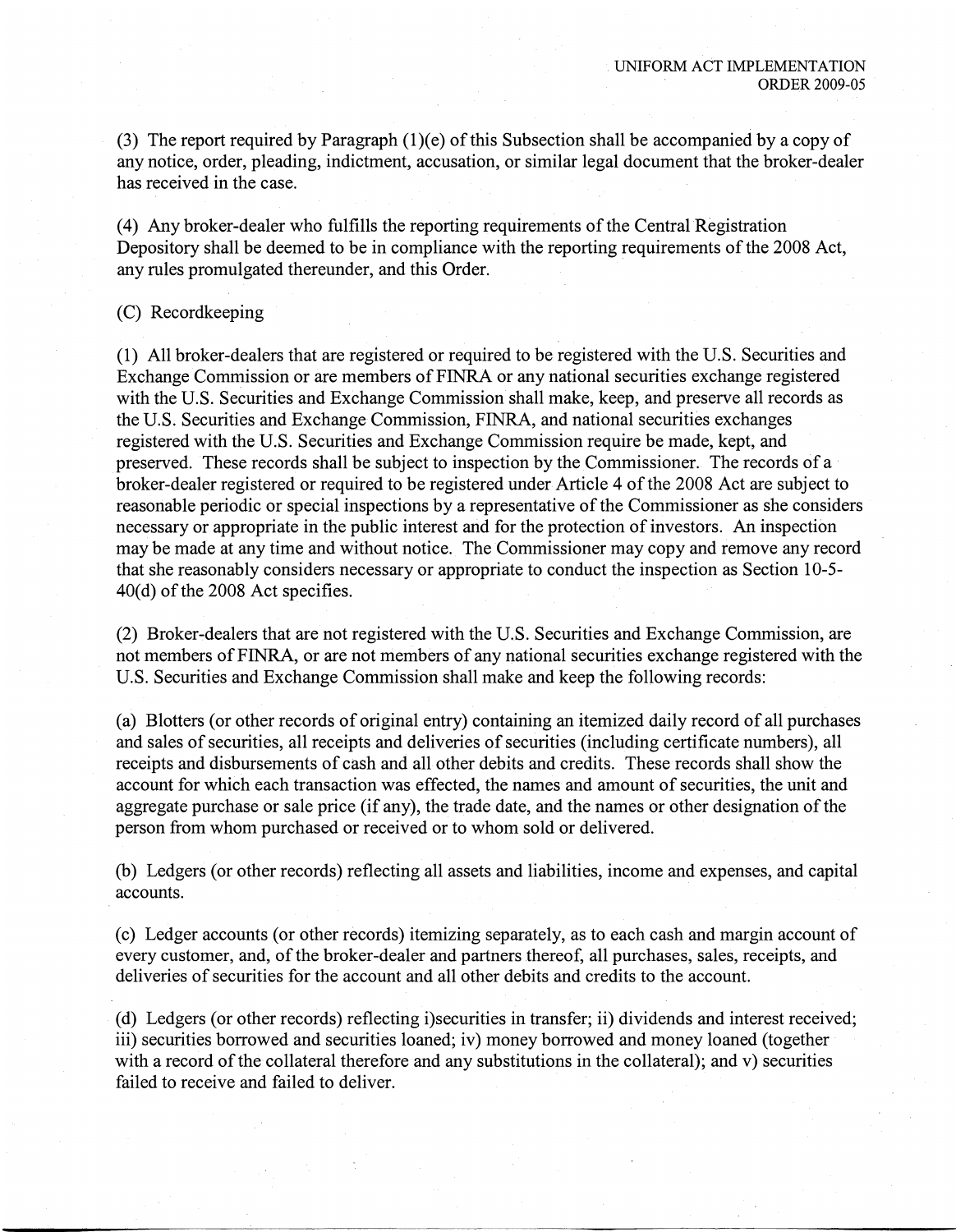(e) A securities record or ledger reflecting separately for each security, as ofthe clearance dates, all "long" or "short" positions (including securities in safekeeping) carried by the broker-dealer for its account or for the account of its customers or partners showing the location of all securities "long" and the offsetting position to all securities "short" and in all cases the name or designation of the account in which each position is carried.

 $(f)$  A memorandum of each brokerage order and of any other instruction given or received for the purchase or sale of securities whether executed or unexecuted. This memorandum shall show the terms and conditions of the order or instruction and of any modification or cancellation thereof, the account for which the order or instruction was entered, the time of entry, the price at which the order or instruction was executed, and, to the extent feasible, the time of execution or cancellation. Orders entered pursuant to the exercise of discretionary power by the broker-dealer, or any employee thereof, shall be so designated. The term "instruction" shall be deemed to include instructions between partners and employees of a broker-dealer. The term "time of entry" shall be deemed to mean the time when the broker-dealer transmits the order or instruction for execution, or, if it is not so transmitted, the time when it was received.

(g) A memorandum of each purchase or sale of securities for the account of the broker-dealer showing the price and, to the extent feasible, the time of execution; and, in addition, where the purchase or sale is with a customer other than a broker-dealer, a memorandum of each order received, showing the time of receipt, the terms and conditions of the order, and the account in which it was entered.

(h) Copies of confirmations of all purchases and sales of securities and copies of notices of all other debits and credits for securities, cash, and other items for the accounts of customers and partners of the broker-dealer.

(i) A record in. respect of each cash and margin account with the broker-dealer containing the name and address of the beneficial owner of the account and, in the case of a margin account, the signature of the owner; provided, however, that in the case of a joint account or an account of a corporation, the records are required only in respect of the person or persons authorized to transact business for the joint account.

(j) A record of all puts, calls, spreads, straddles, and other options that the broker-dealer has granted or guaranteed containing, at least, an identification of the security and the number of units involved.

 $(k)$  A record of the proof of money balances of all ledger accounts in the form of trial balances. These trial balances shall be prepared currently at least once a month.

(1) An application for employment executed by each "associated person" as defined below ofthe broker-dealer that is approved in writing by an authorized representative of the broker-dealer and contains at least the following information with respect to the associated person:

(i) Name, address, social security number, and the starting date of employment or other association with the broker-dealer;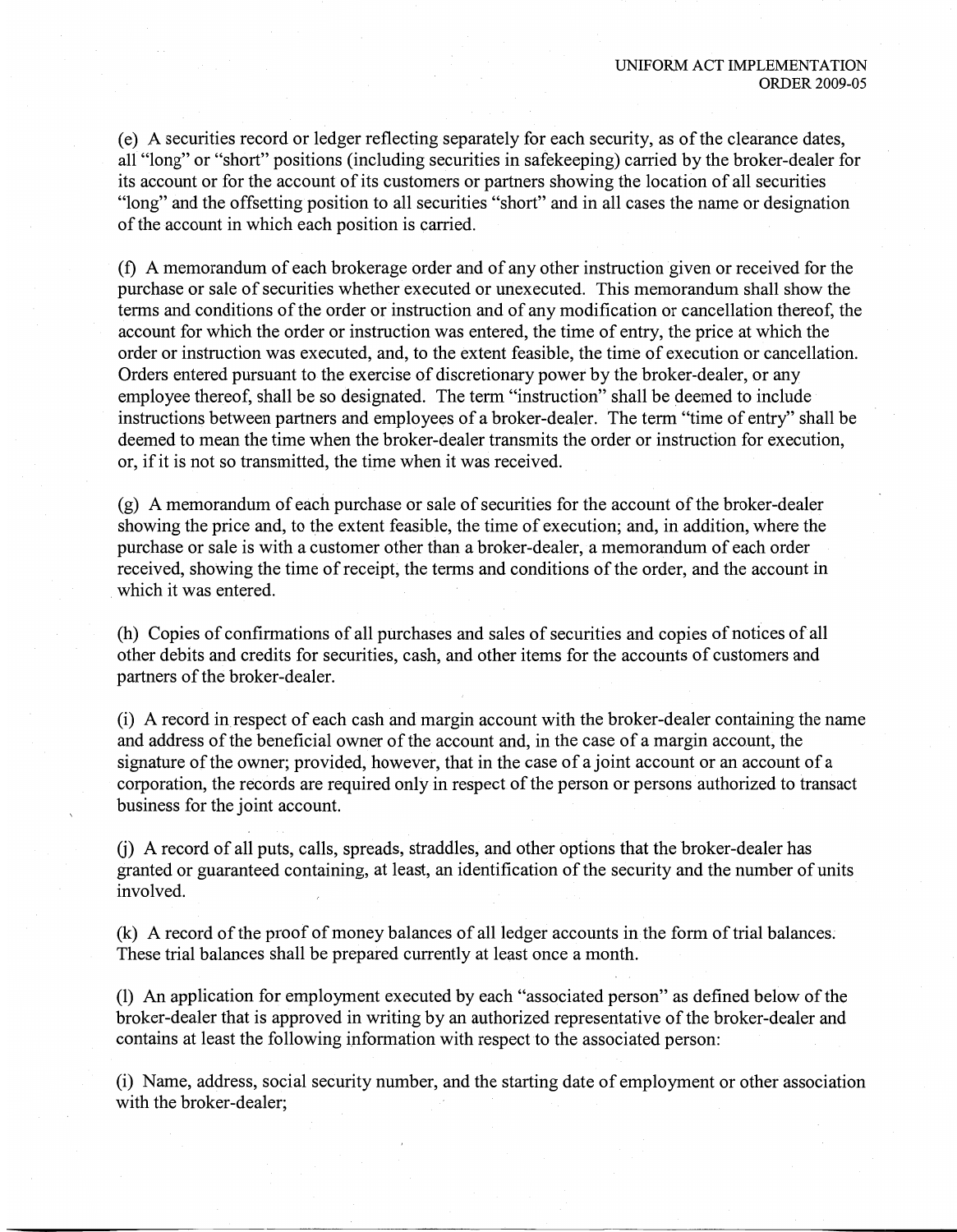(ii) Date of birth;

(iii) The educational institutions attended and whether the associated person graduated therefrom;

(iv) A complete, consecutively ordered statement of all business connections for at least the preceding seven (7) years, including reasons for leaving each prior employment and whether the employment was part-time or fulltime;

(v) A record of any denial of membership or registration and of any disciplinary action taken or sanction imposed upon him or her by any federal or state agency or any national securities exchange or national securities association, including any finding that he or she was a cause of any disciplinary action or had violated any law;

(vi) A record of any denial, suspension, expulsion, or revocation of membership in any national securities association, securities exchange, or registration with any state, federal, or governmental .agency with which he or she was associated in any capacity when the action was taken;

(vii) A'record of any permanent or temporary injunction entered against him or her or any member of a national securities association or stock exchange, or broker-dealer with which he or she was associated in any capacity at the time the injunction was entered;

(viii) A record of any arrests, indictments, or convictions for any felony or any misdemeanor, except minor traffic offenses of which he or she has been the subject;

(ix) A record of any other name or names by which he or she has been known or has used; and

(x) A record of all licenses, registrations, and memberships related to securities that he or she holds.

(3). For purposes of Paragraph  $(2)(1)$  of this Subsection, the term "associated person" shall mean a partner, officer, director, agent, trader, manager or any employee handling funds or securities or soliciting transactions or accounts for the broker-dealer.

(4) Broker-dealers that are not registered with the U.S. Securities and Exchange Commission, are not members of FINRA, or are not members of any national securities exchange registered with the U.S. Securities and Exchange Commission shall preserve for a period of not less than five (5) years, the first two (2) years in an easily accessible place, the records required to be maintained by Paragraphs  $(1)$  or  $(2)$  of this Subsection and the following:

(a) All checkbooks, bank statements, cancelled checks, and cash reconciliations relating to the business of the broker-dealer;

,(b) All invoices (or. copies thereof) received by the broker-dealer from any other person relating to the business of the broker-dealer, whether the broker-dealer paid the invoice or the invoice is still payable, and, where the broker-dealer has paid the invoice, all records of the payment made;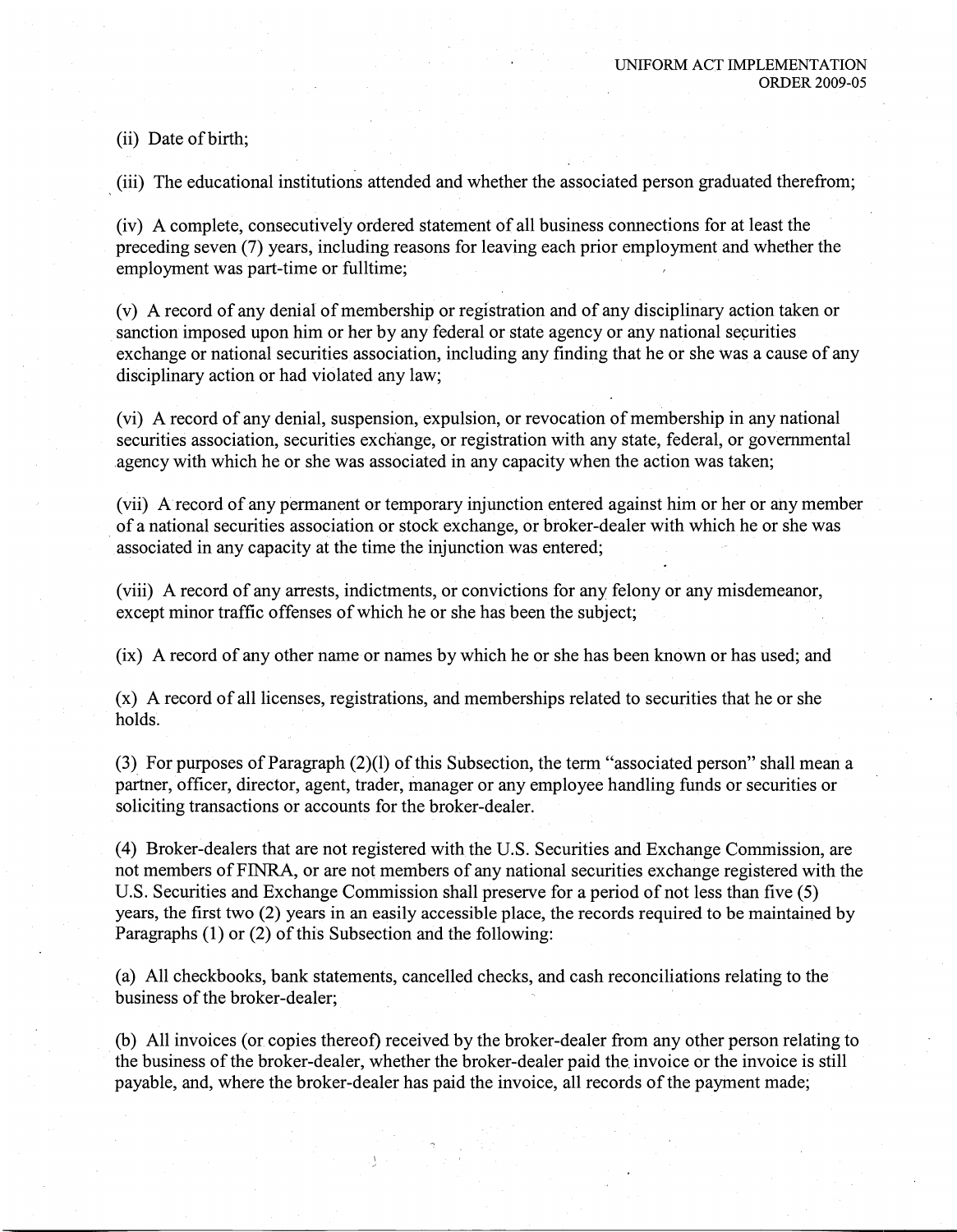.(C) All invoices (or copies thereof) sent by the broker-dealer to any other person relating to the business of the broker-dealer, whether the broker-dealer has received any payment from the other person or any part of the invoice is still receivable, and, where the broker-dealer has received a payment, either in full or in part, on the invoice, all records of the payment received;

(d) Originals of all communications received and copies of all communications sent by the brokerdealer (including interoffice memoranda and communications) relating to the business of the broker-dealer;

(e) All trial balances, financial-statements, branch office reconciliations, and internal audit working papers relating to the business of the broker-dealer;

(f) All guarantees of accounts and all powers of attorney and other evidence of the granting of any discretionary authority given in respect of any accounts and copies of resolutions empowering an agent to act on behalf of a corporation; and

 $(g)$  All written agreements (or copies thereof) entered into by the broker-dealer relating to its business, including agreements with respect to any account.

(5) Broker-dealers that are not registered with the U.S. Securities and Exchange Commission, are not members of FINRA, or are not members of any national securities exchange registered with the .U.S. Securities and Exchange Commission that buy and sell securities or hold securities for the account of customers shall preserve for a period of not less than five (5) years after the closing of any customer's account, for the first (2) two years in an easily accessible place, all account cards, records, or other documents that relate to the opening and maintenance of any customer's account, including all records and documents relating to the terms and conditions of the account.

(6) Broker-dealers that are not registered with the U.S. Securities and Exchange Commission, are not members of FINRA, or are not members of any national securities exchange registered with the U.S. Securities and Exchange Commission that buy and sell securities or hold securities for the account of customers shall maintain and preserve all records with respect to associated persons, as defined in this Order, and all similar records required to be kept by other agencies for a period of at least five (5) years after the employment of the associated person has terminated and he or she has no other connection with the broker-dealer.

(7) Broker-dealers that are not registered with the U.S. Securities and Exchange Commission, are not members ofFINRA, or are not members of any national securities exchange registered with the U.S. Securities and Exchange Commission that do not hold securities for the account of customers and whose securities transactions are limited to selling securities shall make and maintain the following records:

(a) With respect to every sale of securities made by the broker-dealer, the following records shall be made and maintained for five (5) years, for the first two (2) years in an easily accessible place:

 $(i)$  A description of the types and amounts of securities sold;

(ii) The date of the sale;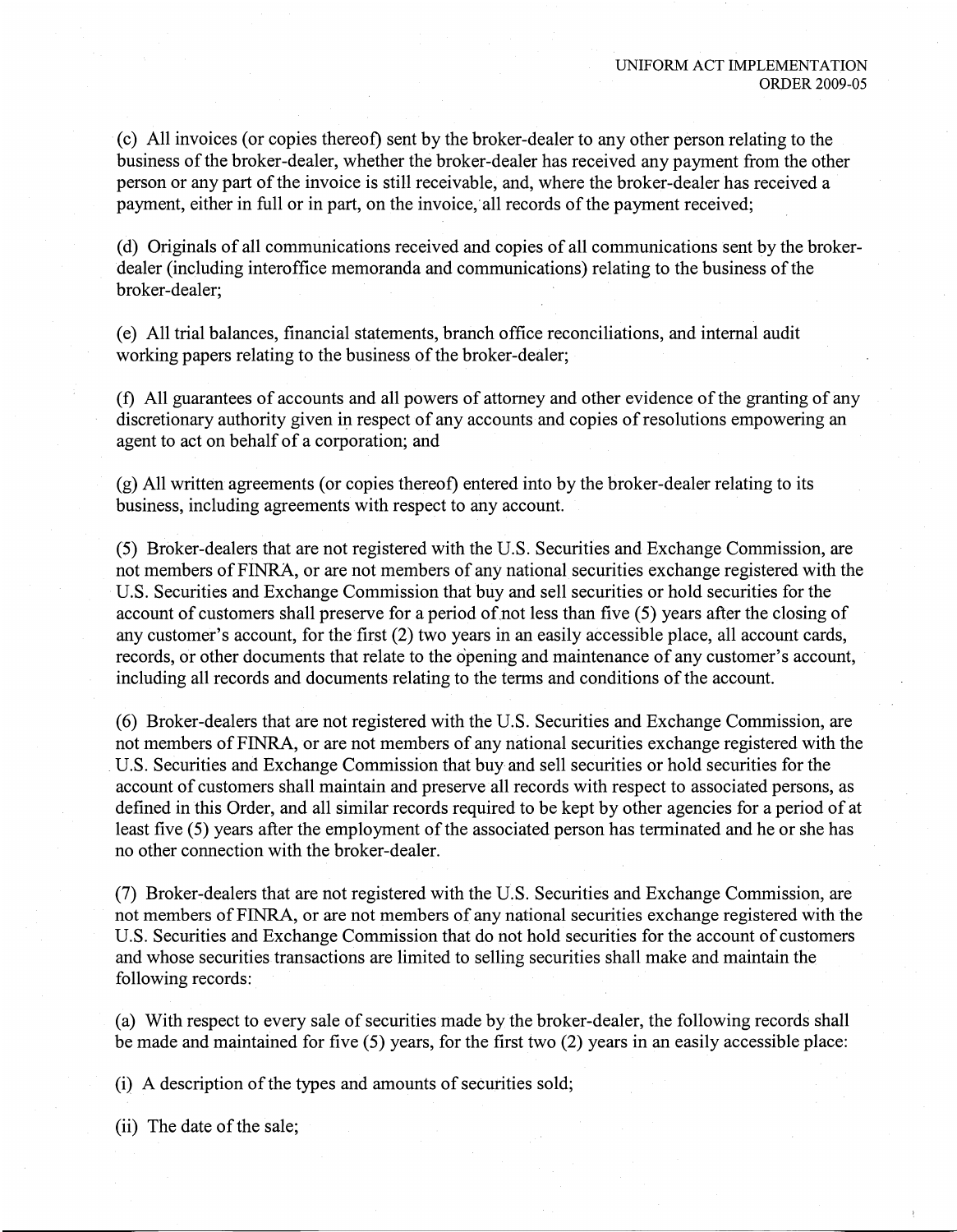(iii) The sales price and how the price was determined;

(iv) The commission earned and received for the sale by the broker-dealer and any agent; and

(v) The name and address ofthe person to whom the securities were sold, the agent who made the sale, and the issuer or other person on whose behalf the sale was made.

(b) Originals of all communications received and copies of all communications sent by the brokerdealer (including interoffice memoranda and communications) relating to the sale of securities; and

(c) For each agent employed, a copy of the agent's application to the Commissioner for registration as an agent and all orders, notices, or correspondence received by the broker-dealer with respect to the agent's registration.

(8) Every broker-dealer shall preserve during the life of the enterprise, and of any successor enterprise, all partnership articles or, in the case of a corporation, all articles of incorporation or charter, minute books, and stock certificate books.

(9) Any broker-dealer that is registered with the U.S. Securities and Exchange Commission, is a member of FINRA, or is a member of any national securities exchange registered with the U.S. Securities and Exchange Commission that fulfills the reporting requirements of the U.S. Securities and Exchange Commission, FINRA, or national securities exchange, as it is required, shall be deemed to be in compliance with reporting requirements of the 2008 Act, the Rules promulgated thereunder, and this Order.

(D) Custody and Discretionary Authority Bond

(1) Subject to Section 15(h),oftheSecurities Exchange Act of 1934, *15US.C. Section 780(h),* or Section 222 of the Investment Advisers Act of 1940, 15 U.S.C. *Section 80b-22*, no applicant that has custody of or discretionary authority over funds or securities of a customer or client shall be registered or renewed as a broker-dealer under Article 4 of the 2008 Act until the applicant files a bond satisfactory to the Commissioner in the amount of \$25,000.

 $(2)$  The bonding requirements in this Order shall not apply if the broker-dealer has a minimum net worth of not less than  $$250,000$  or is registered under Section 15(b) of the Securities Exchange Act of 1934, is a member ofFINRA or a national securities exchange registered with the U.S. Securities and Exchange Commission, and is a member of the Securities Investors Protection Corporation or is specifically excluded from membership pursuant to the Securities Investors Protection Act of 1970, as amended, 15 U.S.C.A. § 78aaa, et seq., because its business consists exclusively of one or more of the following categories:

(a) the distribution of shares of registered open end investment companies or unit investment trusts;

(b) the sale of variable annuities;

(c) the business of insurance; or